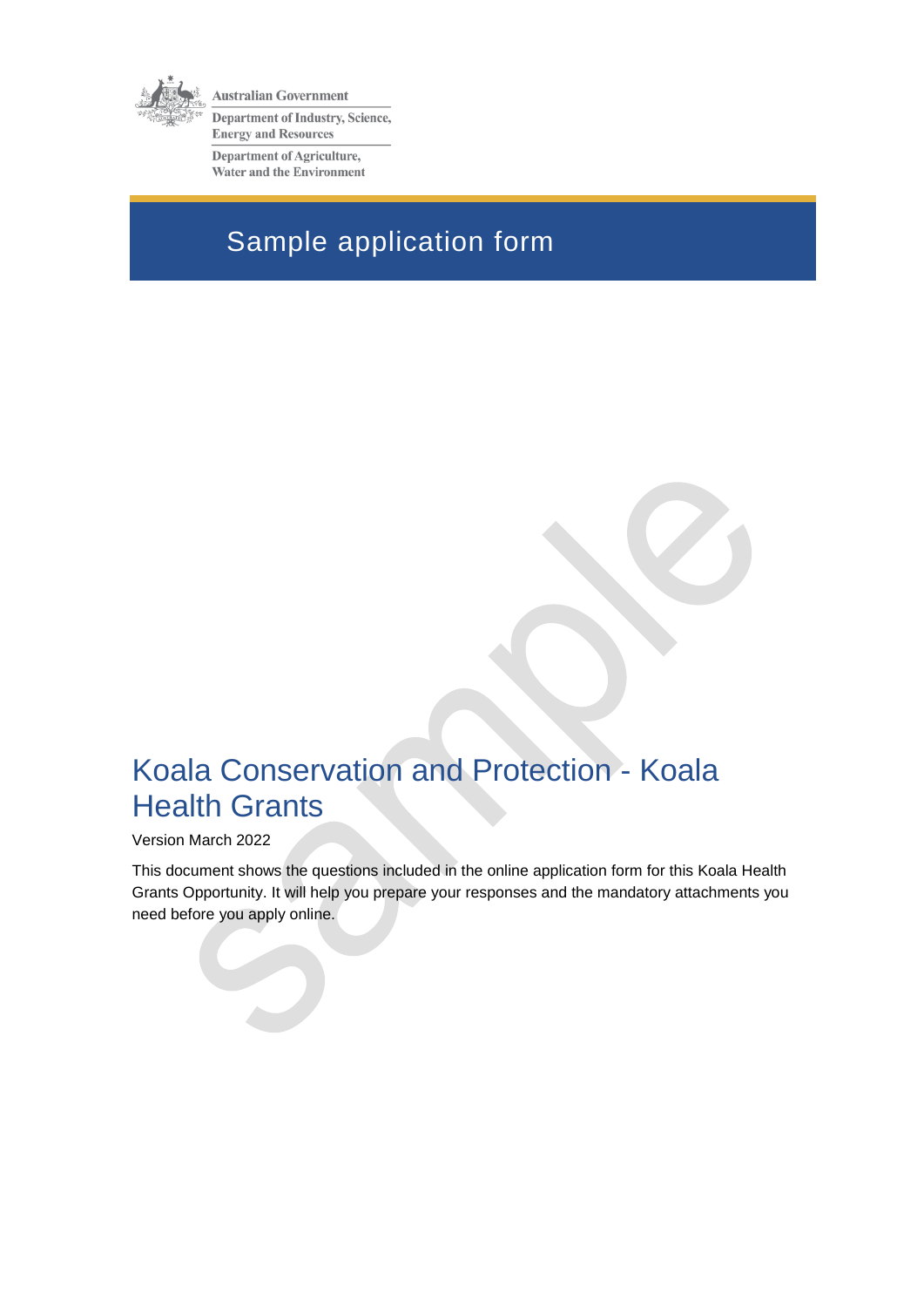### **Instructions**

The online form captures the information required by the department to assess and manage your application for services and funding.

The first page of the application page contains the following instructions.

#### **Completing your application**

The application consists of separate pages as shown in the navigation menu on the left hand side of the portal page. You can navigate between pages using the menu or the buttons at the bottom of each page.

A red asterisk \* indicates a mandatory question. A warning message may appear if you have not completed all of the mandatory questions or if there is an issue with information you have entered.

#### **Saving your responses**

You can save your changes at any time by using the Save button.

To prevent you losing your work you should save often. The portal will time out after 30 minutes if you do not save. Typing or moving your mouse does not reset the time out.

You must use the Save and Continue button to validate the information on each page. If you use the menu to navigate between pages, you will be prompted on the final page to go back and validate all of the information you have entered. A green tick indicates a validated page.

You can modify saved responses up until you submit your application.

### **Participants**

You may invite others to assist in completing your application via the application summary page. To do this:

- Select the Participants button
- Enter the details

An email will be sent to the participant inviting them to assist with your application.

#### **Submitting your application**

You must complete every page of the application before you can submit.

You must also read and agree to the declaration which advises you of your responsibilities.

Check all your answers before you submit your application. After you submit, it will no longer be editable.

#### **Internet browsers supported by the portal**

We recommend that you use the following browsers for optimum functionality:

- On Windows: The latest versions of Mozilla Firefox, Google Chrome and Microsoft Edge
- On Mac: The latest versions of Safari and Google Chrome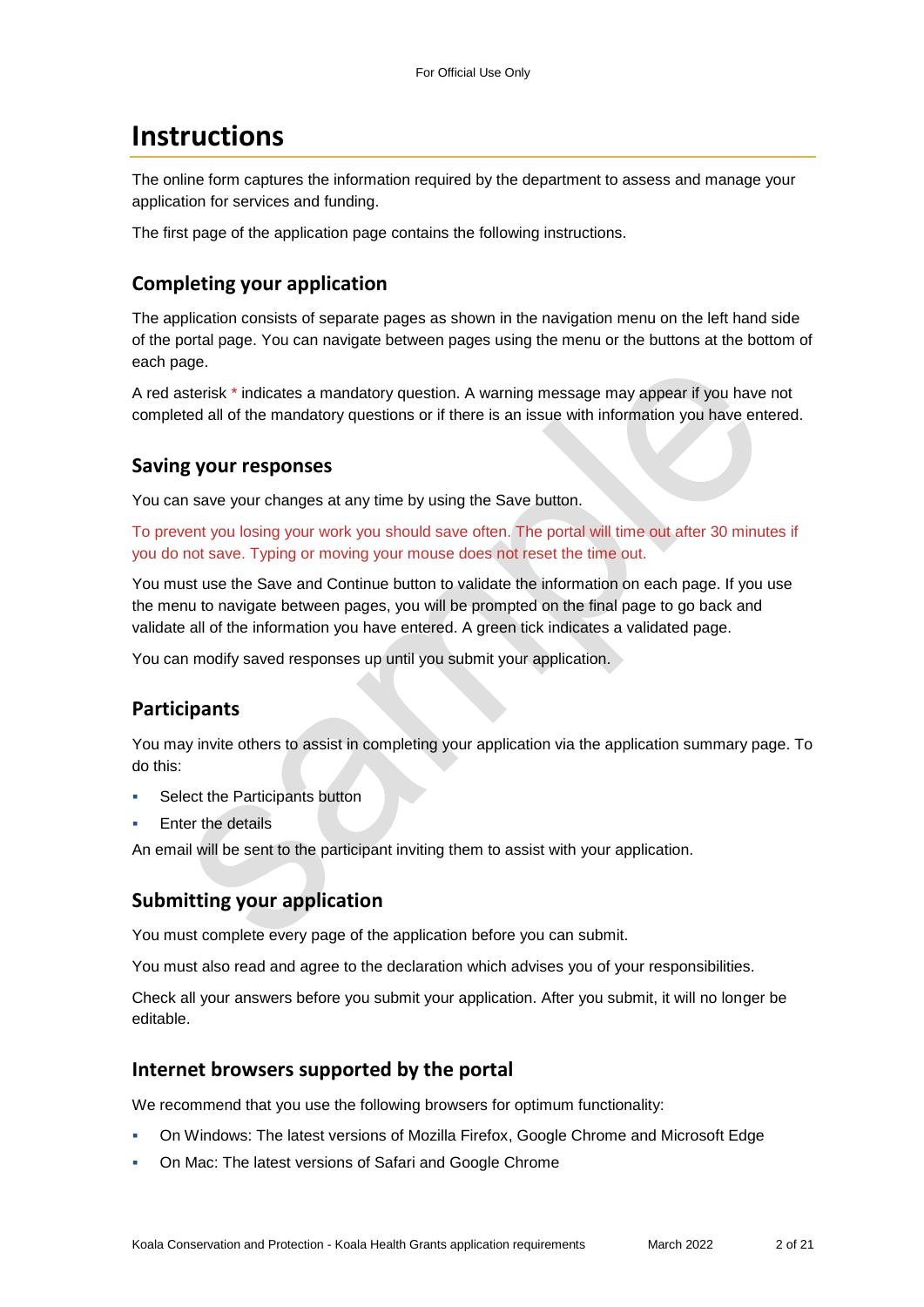### **Getting help**

If you require further assistance completing this form, **contact us** by email or web chat or on 13 28 46.

 $\sim$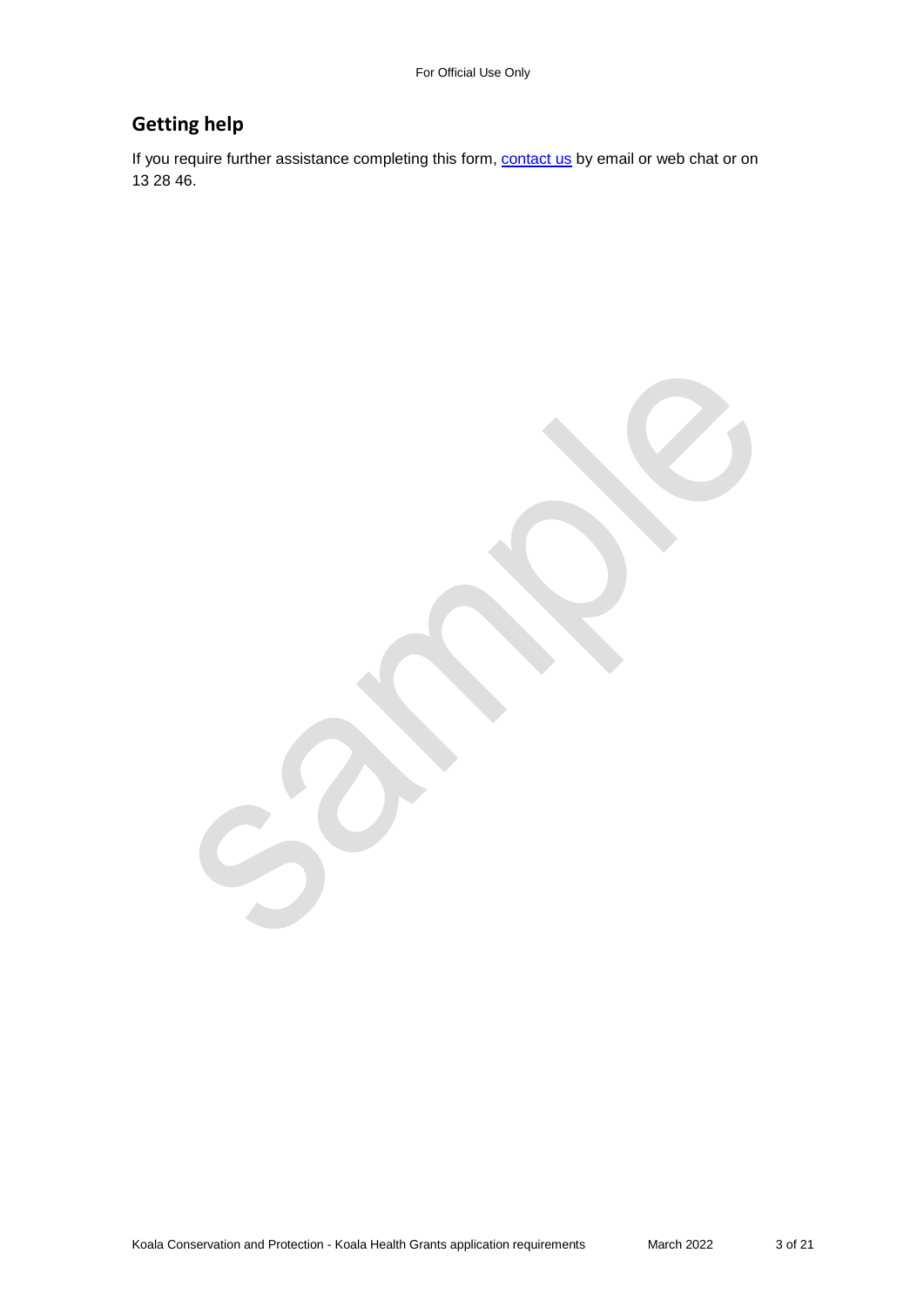# **A. Program selection**

Before you start your application, we need to first identify what type of entity is applying. *\**

*Some programs we offer allow entities without an ABN to apply. The form is designed to accommodate these entities. However for this grant opportunity, an ABN is mandatory. If you do*  not have an ABN this grant opportunity will not appear in the program selection at the bottom of the *first page and you will not be able to continue.*

If you are a trustee applying on behalf of a trust we will need details of both the trust and trustee.

Before you start you should have the following details ready if they are applicable to you.

- Australian Business Number (ABN)
	- or
- Australian Company Number (ACN)
- Indigenous Corporation Number
- Australian Registered Body Number
- Australian Registered Scheme Number
- Incorporated Association Registration
- Co-operative Registration Number
- Charity status
- Not for profit status

Where applicable, international organisations will need to provide

- country of registration
- registration number

#### **A.1. Program selection**

You must select from a drop-down menu the program that you are applying for. If you have been provided with an Invitation code, you will be able to enter it here which will select the program for you. *\**

- Field 1 select Koala Conservation and Protection Koala Health Grants
- Field 2 select Koala Conservation and Protection Koala Health Grants

#### *When you have selected the program, the following text will appear.*

This grant opportunity will run over 3 years from 2022-23 to 2024-25.

The grant opportunity was announced as part of the Koala Conservation and Protection package. Up to \$2 million is available for this grant opportunity.

The objective of this program is to:

 support efforts to improve the trajectory of the Koala through applied research activities and practical application of research outcomes to address Koala health challenges and improve health outcomes.

Eligible organisations invited to apply for this grant opportunity are listed at Appendix A, with the corresponding maximum grant amounts available.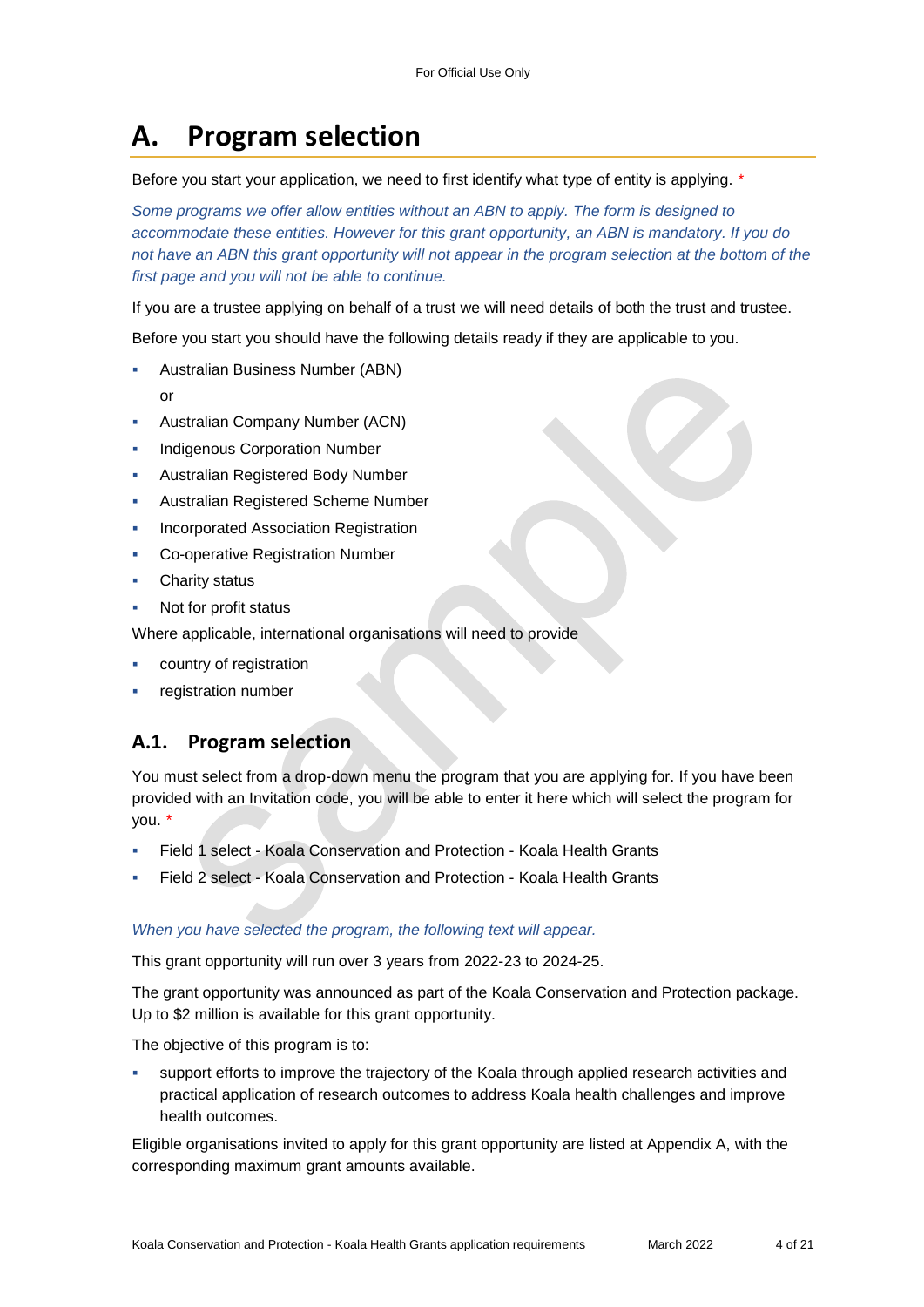You should read the grant opportunity guidelines and sample grant agreements before filling out this application. We recommend you keep the guidelines open as you are completing your application so you can refer to them when providing your responses.

You may submit your application at any time up until 5.00pm AEST on 27 June 2022. Please take account of time zone differences when submitting your application.

# **B. Eligibility**

We will ask you the following questions to establish your eligibility for the Koala Health grant opportunity.

*Questions marked with an asterisk are mandatory.* 

*You must answer yes to proceed to next question.*

Are you an organisation which has an Australian Business Number (ABN)? \*

*You must answer yes to proceed to next question.*

Are you an organisation invited to apply and listed in Appendix A of the guidelines? \*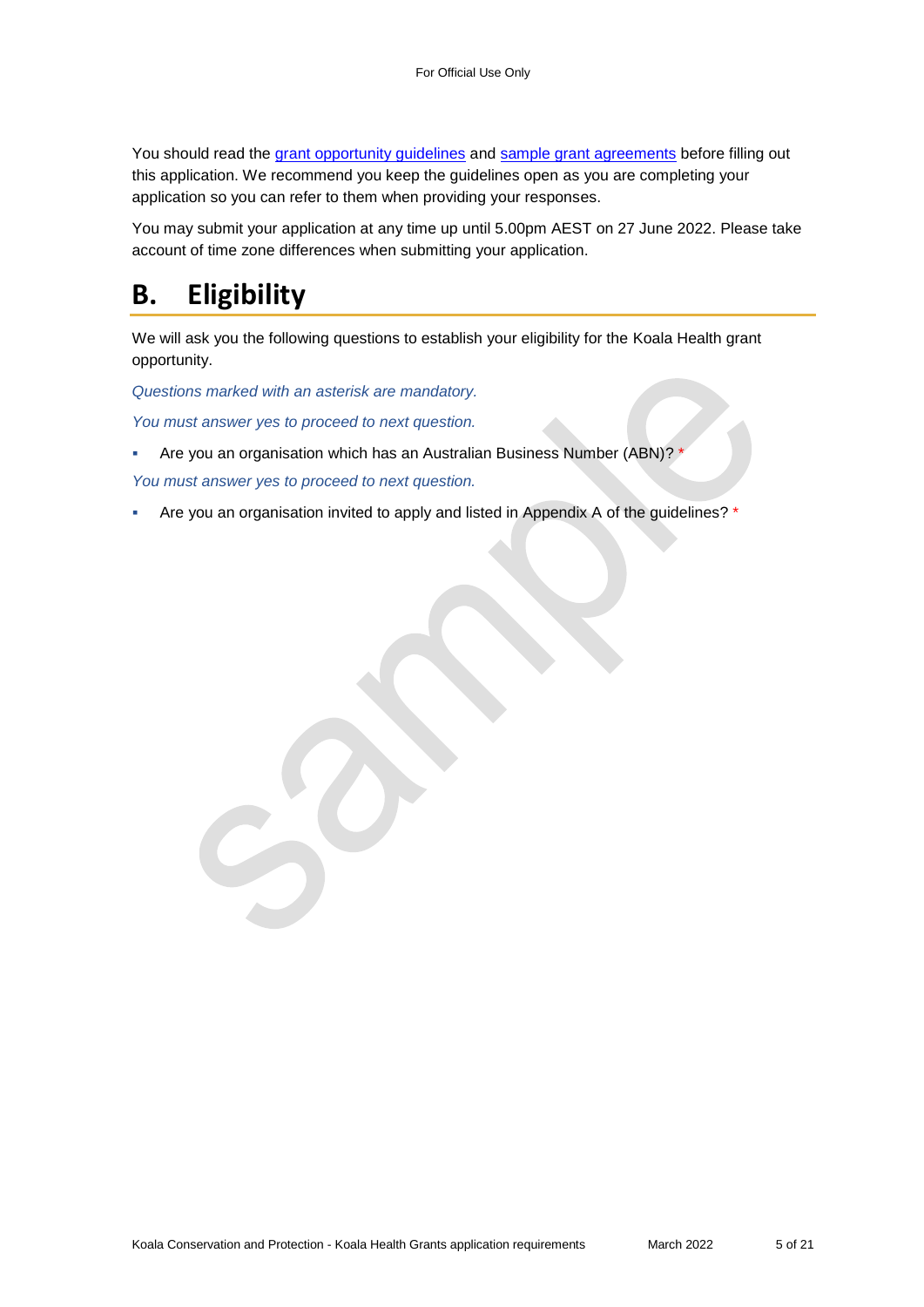For Official Use Only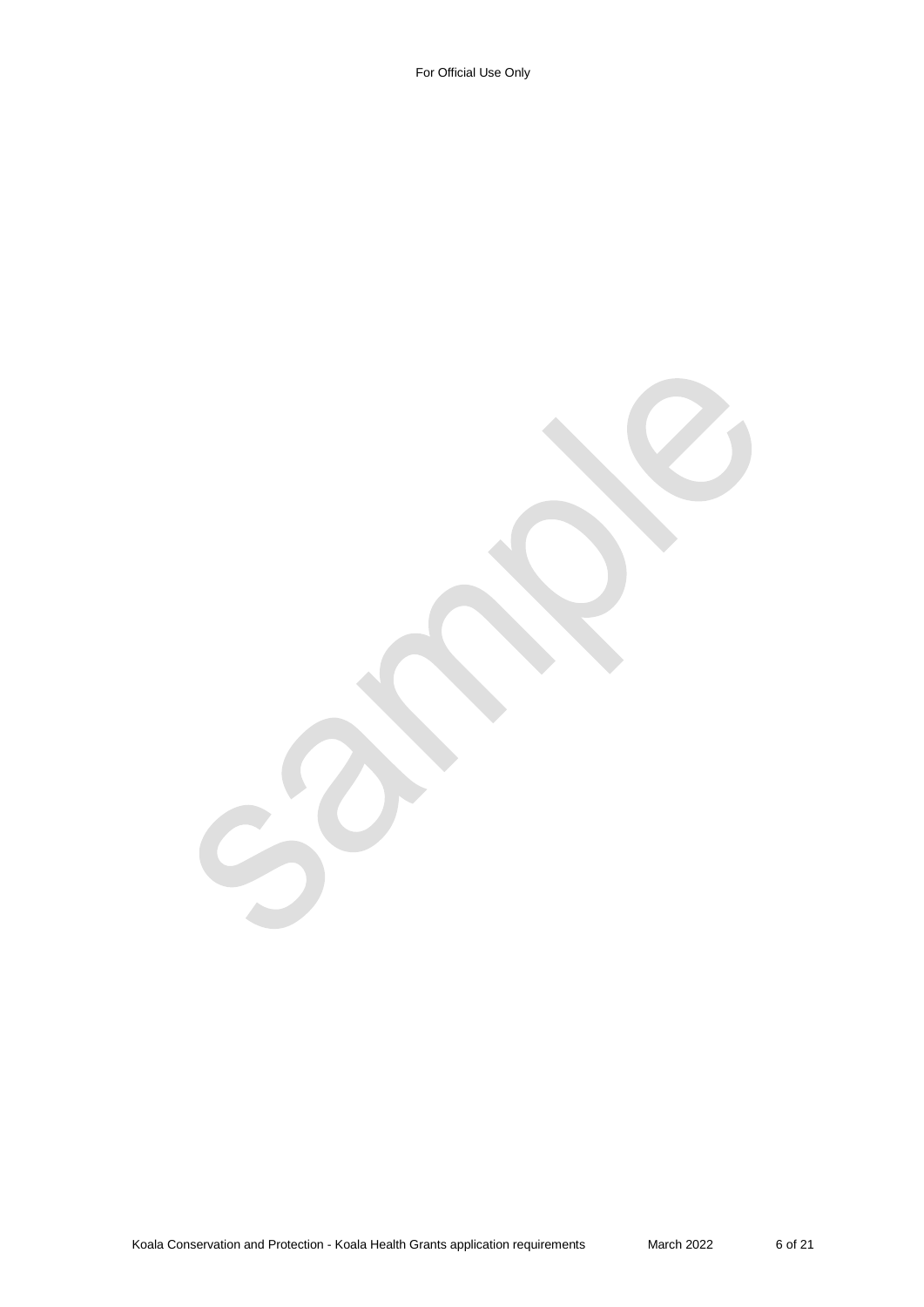## **C. Applicant address**

#### **C.1. Applicant street address**

You must provide your street address*\**

*When you start typing the address in the field you can select the correct one from the drop down list that appears. If it is not there you can enter manually.*

### **C.2. Applicant postal address**

You must provide your postal address*\**

*When you start typing the address in the field you can select the correct one from the drop down list that appears. If it is not there you can enter manually.*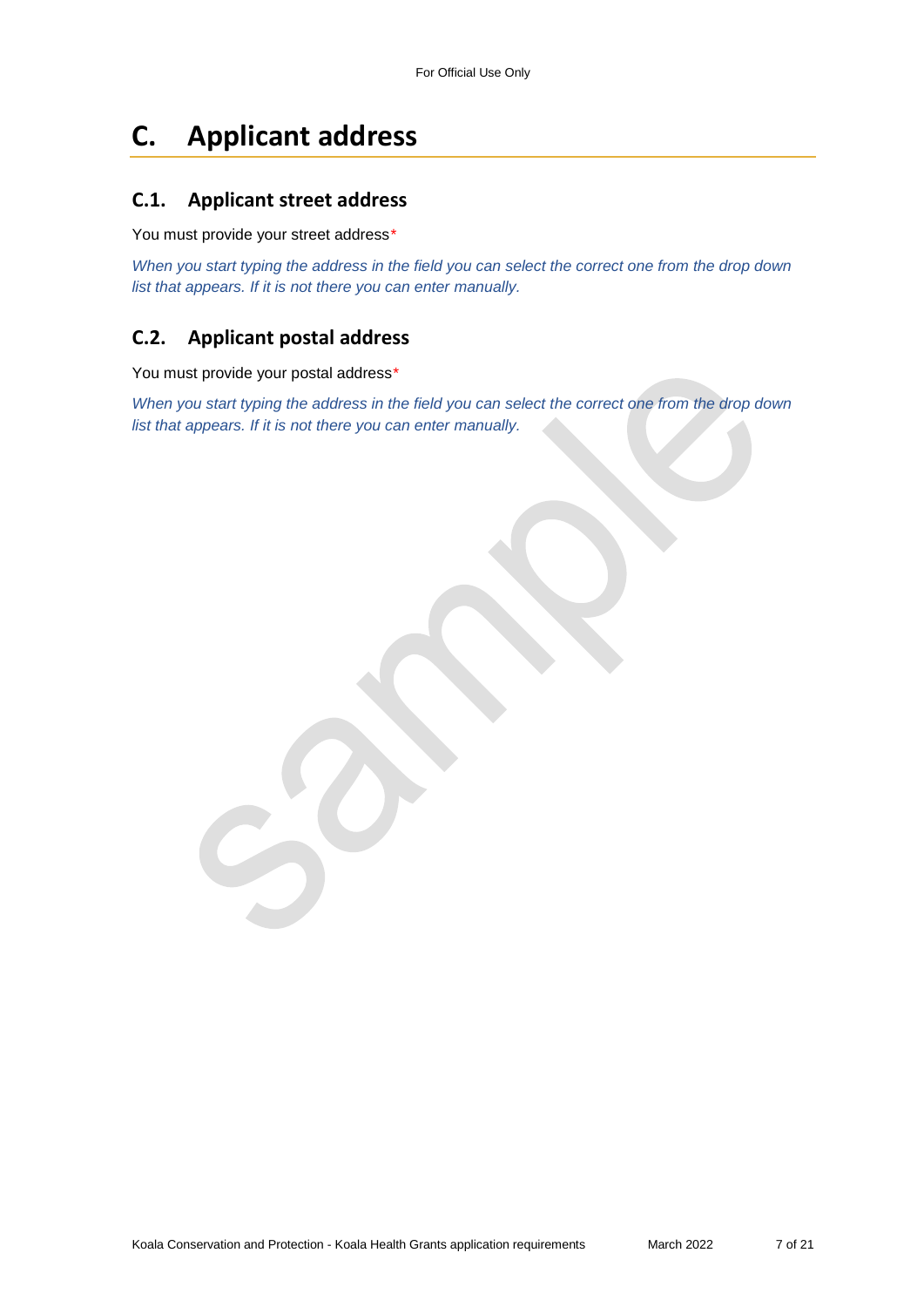### **D. About your organisation**

*We collect the following data from all applicants across all grant programs. We use this data to better understand your organisation and to help us develop better policies and programs.*

#### **D.1. Indigenous organisation**

Is your organisation Indigenous owned?

*An organisation is considered Indigenous owned where at least 51% of the organisation's members or proprietors are Indigenous.*

Is your organisation Indigenous controlled?

*An organisation is considered Indigenous controlled where at least 51% of the organisation's board or management committee is Indigenous.*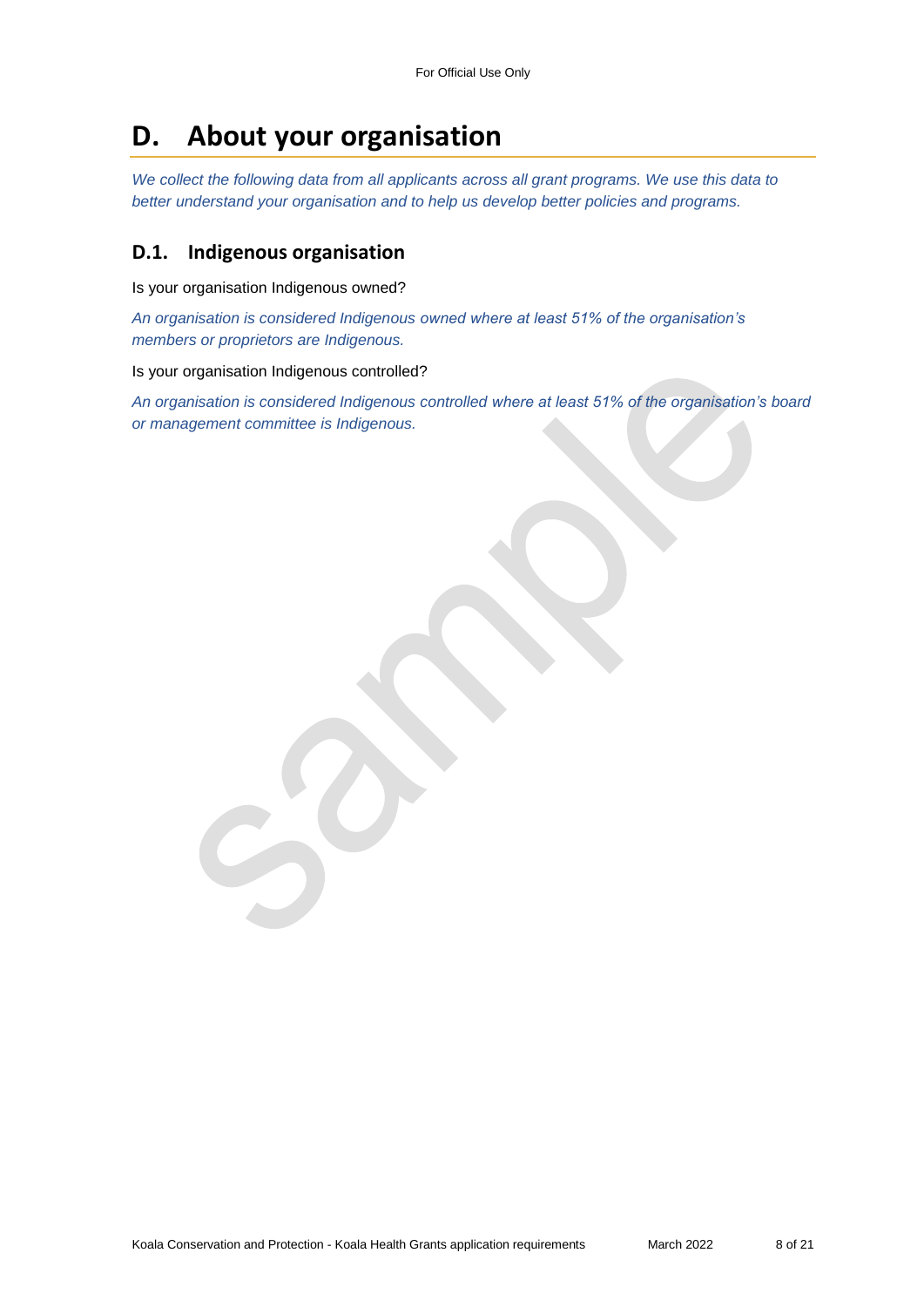## **E. Project information**

On this page you must provide the detailed information about your proposed project.*\**

*If your application is successful, we will publish some grant details on [GrantConnect](https://www.grants.gov.au/) and other government publications. Published details include:*

- *name of the grant recipient*
- *a project title*
- *a brief project description and its intended outcome*
- *amount of grant funding awarded.*

#### **E.1. Project title and description**

Provide a project title. *\**

*Your response is limited to 75 characters including spaces and does not support formatting.* 

Provide a brief project description. *\**

*Your response is limited to 750 characters including spaces and does not support formatting.* 

*Ensure your project description focuses on your project's key activities and outcomes. Outline what it is you are going to do and what benefits it will produce.*

#### **E.2. Detailed project description and key activities**

*This information will be included in your grant agreement if your application is successful.*

Provide a detailed description of your project including the project scope and key activities. *\**

*Your response is limited to 5000 characters including spaces and does not support formatting.* 

You must also provide a project plan which you should attach later in your application. Refer to the grant opportunity guidelines for the requirements of the project plan. *\**

#### **E.3. Project activities**

To be eligible your project should include eligible activities. Select those that are relevant (can be more than one):*\**

- Koala health research projects that build on research initiatives delivered under the \$18 million Koala conservation package that could be nationally applied in practical settings to assist Koala management decisions and contribute to improved Koala health and conservation outcome
- facilitate collaboration and consultation with other researchers and those working in the Koala health and recovery sector
- develop and trial new disease treatments and vaccinations
- activities, including research activities, informed by emerging results and knowledge from the National Koala Disease Risk Assessment (soon to be published)
- activities, including research activities, emerging from work on Koala health and condition monitoring that is a component of the National Koala Monitoring Program.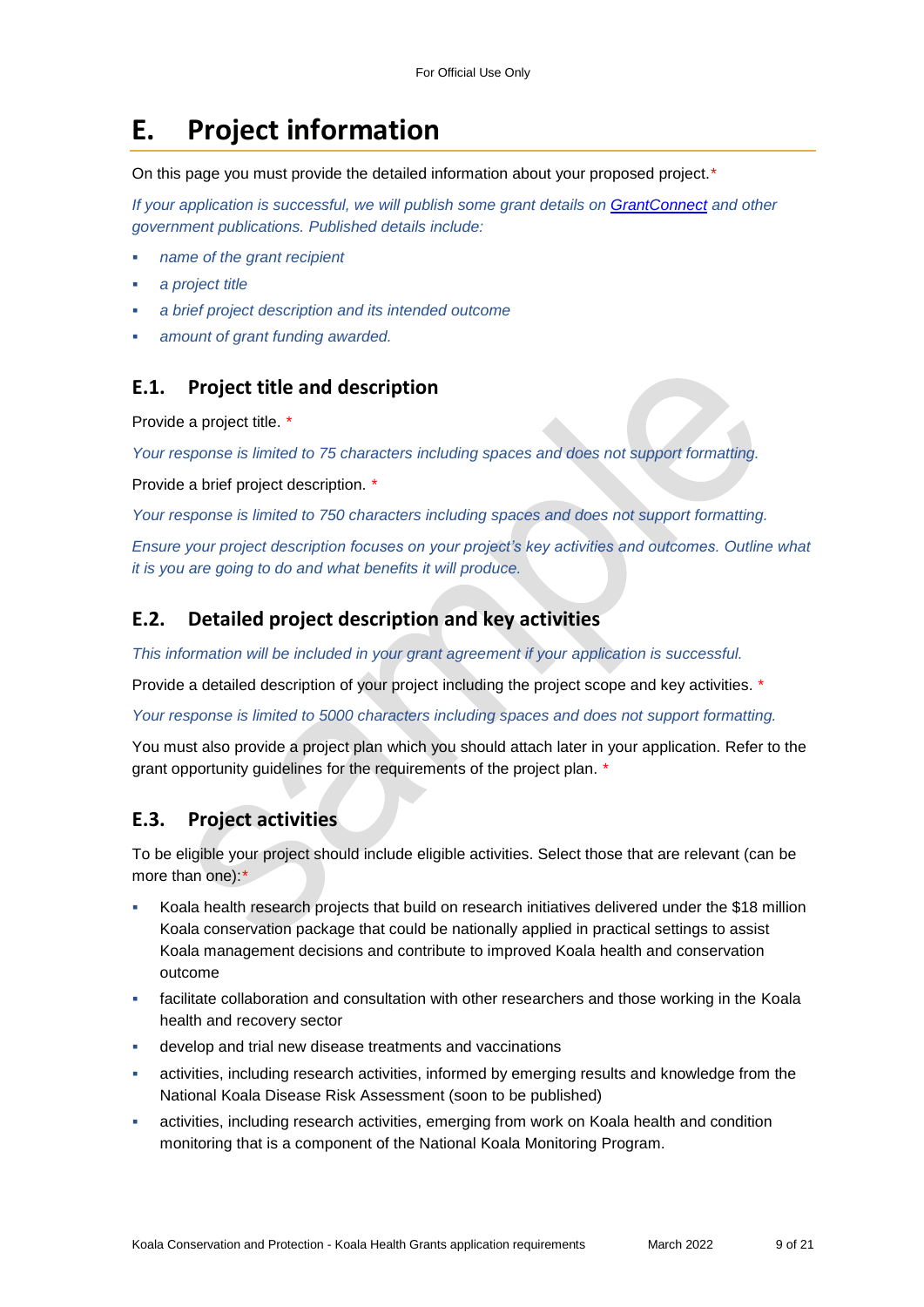#### **E.4. Project outcomes**

*This information will be included in your grant agreement if your application is successful.*

Provide a summary of the expected project outcomes. *\**

*Your response is limited to 5000 characters including spaces and does not support formatting.*

### **E.5. Project duration**

*Your project must be completed in line with the dates provided in the grant opportunity guidelines.*

- Estimated project start date*\**
- Estimated project end date*\**
- Estimated project length (in months) *\**

*You must complete your project by 30 April 2025.* 

#### **E.6. Project milestones**

You must breakdown your project into milestones. You should include the key activities occurring at each milestone. The start date of milestone 1 is the expected project start date. The end date of your last milestone activity will be the project end date. You will be required to complete the following fields. You can add up to ten milestones. The milestone start and end dates must be between the project start and end dates. \*

#### Milestone title

*Your response is limited to 100 characters including spaces and does not support formatting.*

**Description** 

*Your response is limited to 750 characters including spaces and does not support formatting.*

- Estimated start date
- Estimated end date

*You must complete your project by 30 April 2025.* 

#### **E.7. Project location**

You must provide the address where your project will be undertaken and the estimated percentage of project value expected to be undertaken at that site. If you have multiple sites you must add the address of each site. *\**

*A project site must be a street address. Do not provide a postal address, institution or building name.* 

- Project site address
- Estimated percentage of project value expected to be undertaken at site

#### **E.8. Disclosure of financial penalties**

Have any of your board members, management or persons of authority been subject to any pecuniary penalty, whether civil, criminal or administrative, imposed by a Commonwealth, state, or territory court or a Commonwealth, state, or territory entity? *\**

If yes, provide details of the penalty.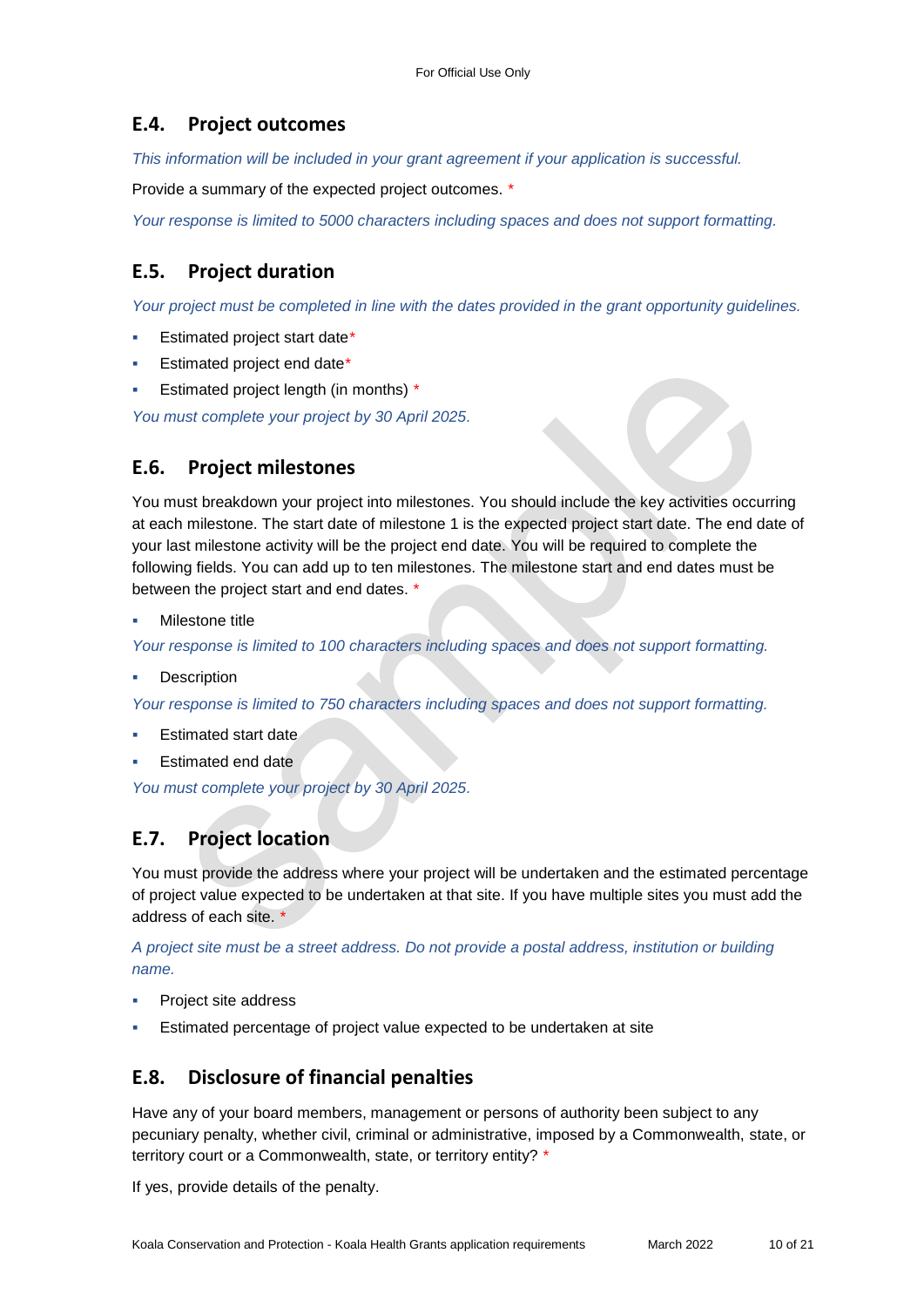*Your response is limited to 750 characters including spaces and does not support formatting.*

 $\sim$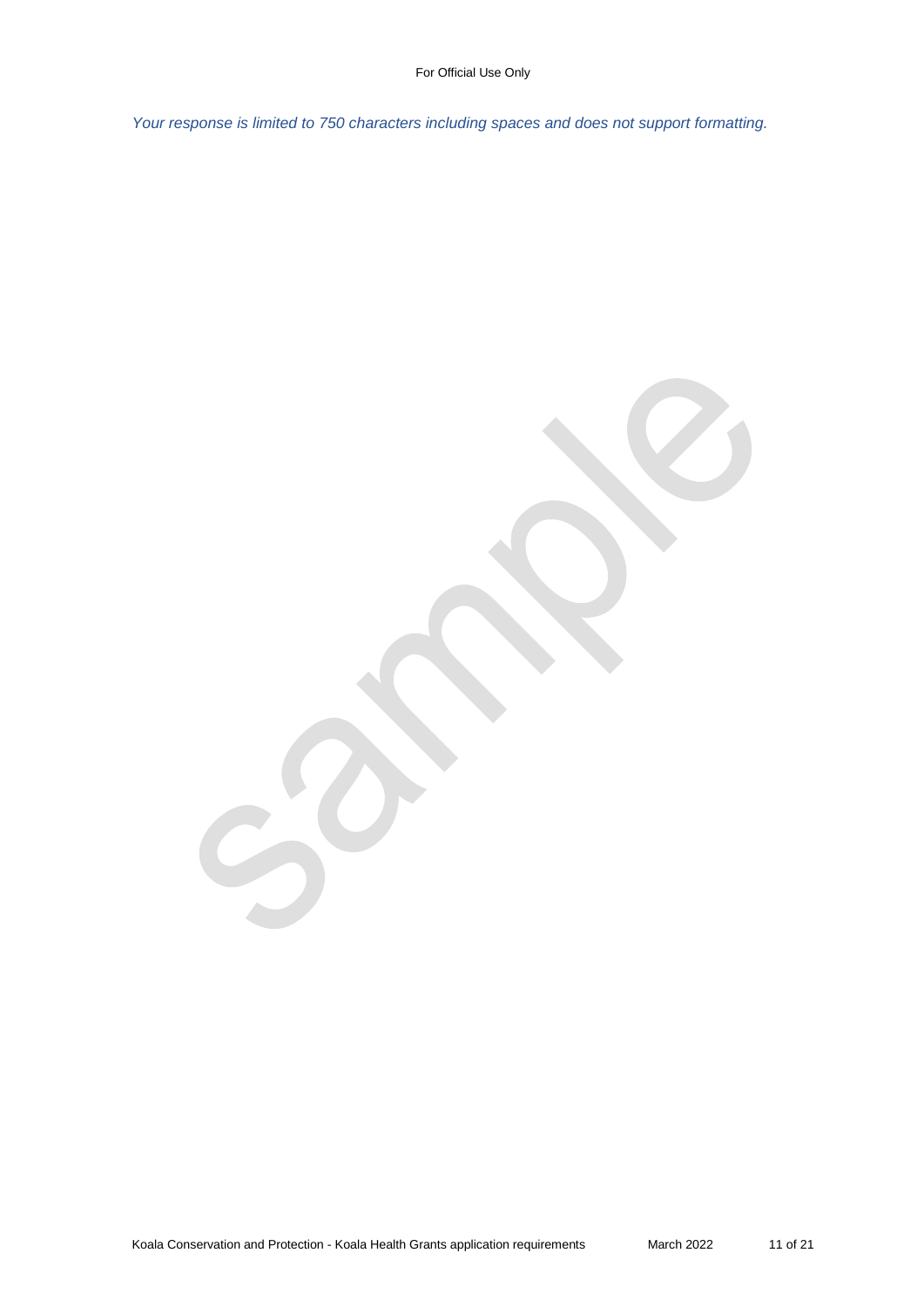## **F. Project budget**

#### **F.1. Project budget summary**

Provide a summary of your eligible project expenditure over the life of the project. *\**

*If you are registered for GST, enter the GST exclusive amount. If you are not registered for GST, enter the GST inclusive amount. We only provide grant funding based on eligible expenditure. Refer to the guidelines for guidance on eligible expenditure.*

*Organisations invited to apply are listed at Appendix A of the guidelines, with the corresponding maximum grant amounts available.*

*You will also be required to attach a detailed project budget later in the application form. Refer to the grant opportunity guidelines for the requirements of the budget.*

| Type of expenditure | <b>Head of expenditure</b>   | <b>Financial Year</b> | <b>Cost</b> |
|---------------------|------------------------------|-----------------------|-------------|
| Project expenditure |                              |                       | \$          |
|                     | Labour                       |                       | \$          |
|                     |                              | 2022/23               | \$          |
|                     |                              | 2023/24               | \$          |
|                     |                              | 2024/25               | \$          |
|                     | Venue and equipment<br>costs |                       | \$          |
|                     |                              | 2022/23               | \$          |
|                     |                              | 2023/24               | \$          |
|                     |                              | 2024/25               | \$          |
|                     | Training                     |                       | \$          |
|                     |                              | 2022/23               | \$          |
|                     |                              | 2023/24               | \$          |
|                     |                              | 2024/25               | \$          |
|                     | Contract                     |                       | \$          |
|                     |                              | 2022/23               | \$          |
|                     |                              | 2023/24               | \$          |
|                     |                              | 2024/25               | \$          |
|                     | Domestic travel              |                       | \$          |
|                     |                              | 2022/23               | \$          |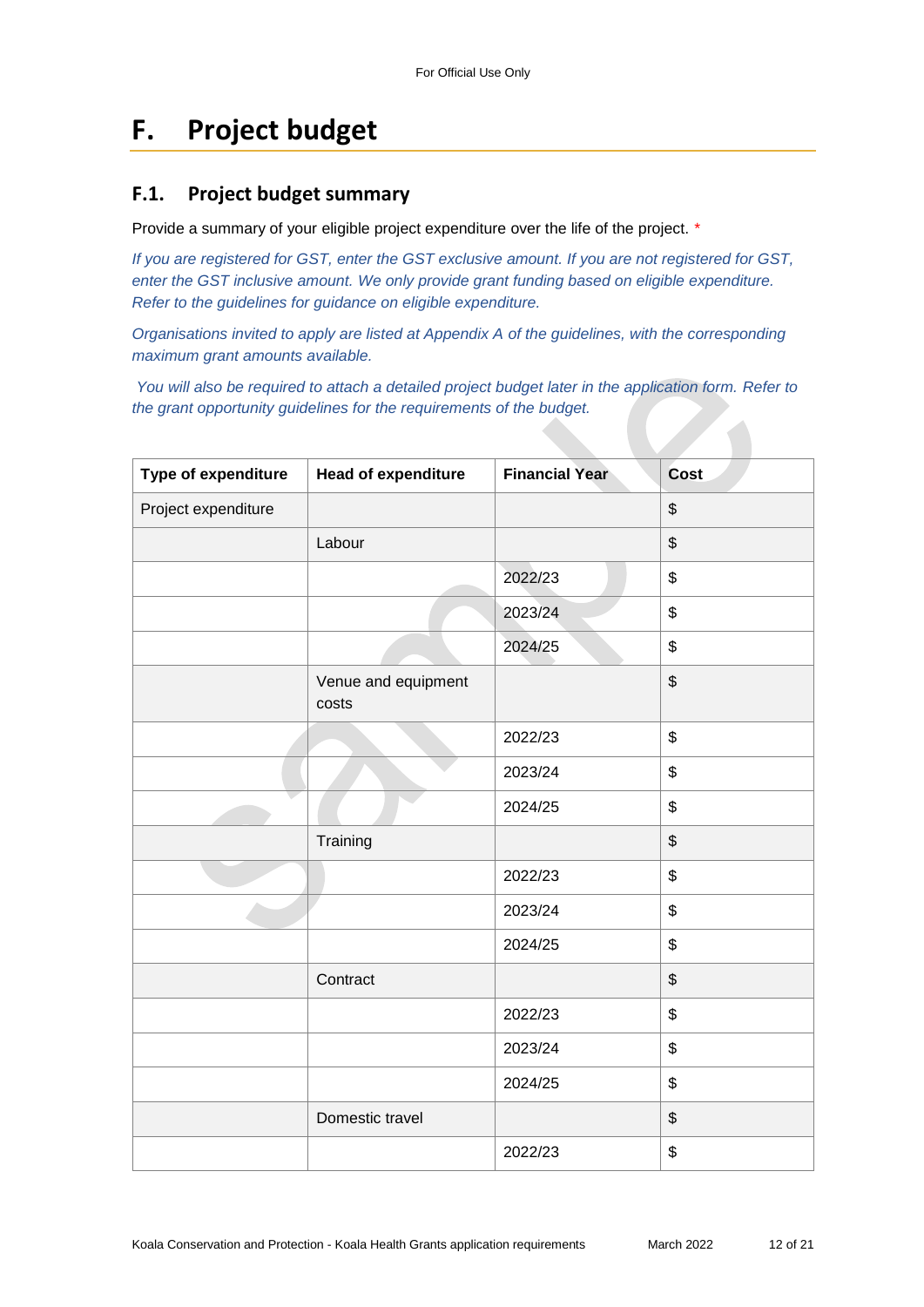| Type of expenditure | <b>Head of expenditure</b>                                    | <b>Financial Year</b> | <b>Cost</b>                                   |
|---------------------|---------------------------------------------------------------|-----------------------|-----------------------------------------------|
|                     |                                                               | 2023/24               | \$                                            |
|                     |                                                               | 2024/25               | \$                                            |
|                     | <b>Materials</b>                                              |                       | \$                                            |
|                     |                                                               | 2022/23               | \$                                            |
|                     |                                                               | 2023/24               | \$                                            |
|                     |                                                               | 2024/25               | \$                                            |
|                     | Administrative support<br>and overheads                       |                       | $\, \, \raisebox{12pt}{$\scriptstyle \circ$}$ |
|                     |                                                               | 2022/23               | \$                                            |
|                     |                                                               | 2023/24               | $\frac{1}{2}$                                 |
|                     |                                                               | 2024/25               | $\sqrt[6]{\frac{1}{2}}$                       |
|                     | Regulatory approvals<br>costs                                 |                       | \$                                            |
|                     |                                                               | 2022/23               | \$                                            |
|                     |                                                               | 2023/24               | \$                                            |
|                     |                                                               | 2024/25               | \$                                            |
|                     | Contingency costs (max<br>of 10% on actual costs<br>incurred) |                       | \$                                            |
|                     |                                                               | 2022/23               | \$                                            |
|                     |                                                               | 2023/24               | \$                                            |
|                     |                                                               | 2024/25               | \$                                            |
| Sub-Total           |                                                               | 2022/23               | \$                                            |
| Sub-Total           |                                                               | 2023/24               | \$                                            |
| Sub-Total           |                                                               | 2024/25               | \$                                            |
| Total               |                                                               |                       | \$                                            |

#### **F.2. Source of funding**

In this section you must provide details of how you will fund the project. *\**

*The total of all sources of funding, should be equal to your total project expenditure in the section above. While in-kind contributions are encouraged, they are not deemed eligible expenditure under this grant opportunity. Sources of funding include:*

*grant amount sought*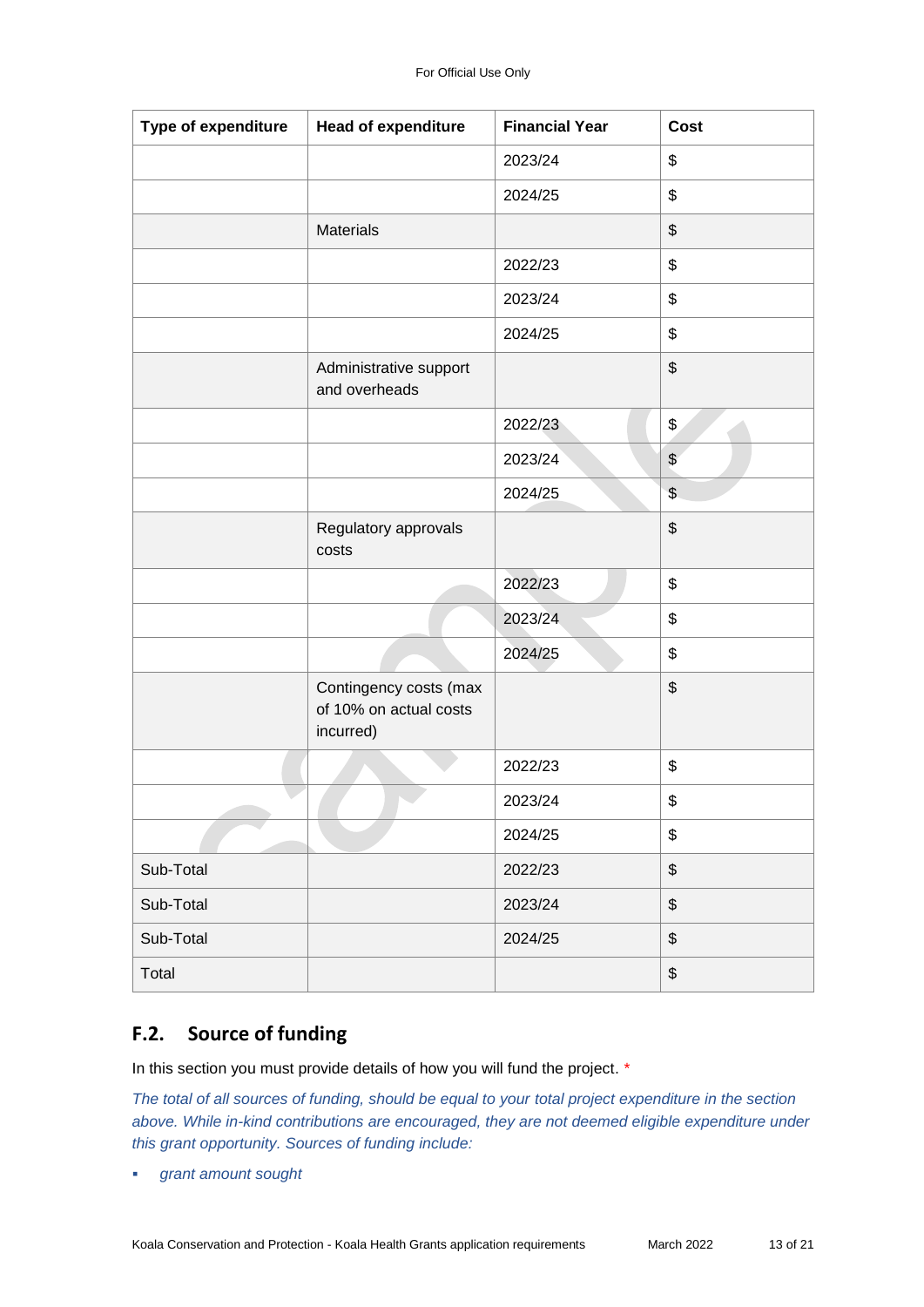- *your contribution*
- *other contributions as allowed in the grant opportunity guidelines*

#### **F.3. Grant amount sought**

You must enter the amount of grant funding you are requesting. We will add GST to this where applicable.*\**

*The maximum grant amount corresponding with your organisation under this grant opportunity is listed under Appendix A of the grant guidelines. Please note that while in-kind contributions are encouraged, they are not deemed eligible expenditure under this grant opportunity.*

#### **F.4. Contributions**

You will need to provide the following information for all other sources of funding (where applicable)

- Name of contributor
- Type of contributor

*Contributors are divided into the following types*

- o *Your contribution*
- o *Other non-Commonwealth government grants*
- o *Other non-government contribution*

- Value of contribution
- Date due of contribution
- Description

*You may need to provide details around whether your contribution is sourced from bank loans, equity or cash flow etc.* 

*Where you are receiving other government funding you will need to provide details.*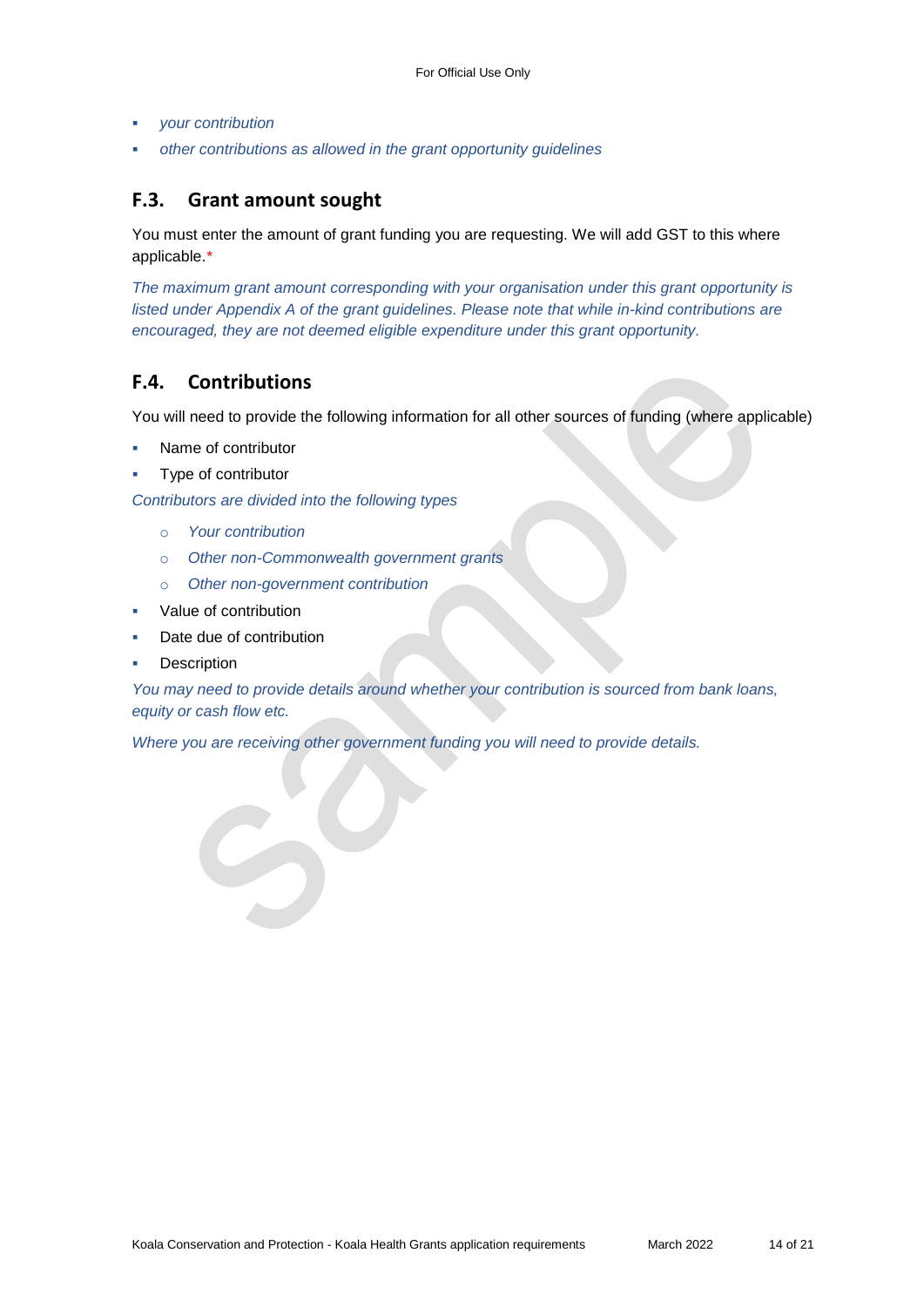### **G. Assessment criteria**

We will assess your application based on the weighting given to each criterion and against the indicators listed beneath each criterion. We will only consider funding applications that score at least 50 per cent against each criterion as these represent best value for money.

*The amount of detail and supporting evidence you provide should be commensurate with the project size, complexity and grant amount requested. You should define, quantify and provide evidence to support your answers.*

#### **G.1. Assessment criterion 1 (50 points)**

*Your response is limited to 5000 characters including spaces and does not support formatting.* 

**How your project will improve health outcomes for the Koala through applied research activities and practical application of research outcomes.** *\**

You should demonstrate this by identifying

- a. how your project will support activities that contribute to the program objective and intended program outcomes listed in section 2.1 of the guidelines
- b. how the project addresses a significant problem for listed Koala health, conservation or population management
- c. the benefits provided by your project activities and how these benefits will be practically applied within the project. This could be demonstrated through:
	- an explanation of how knowledge and research outcomes will be applied to improve onground management of Koalas, and improve Koala health and conservation outcomes within the project
	- consideration of how the knowledge and outcomes from the project can link with or contribute to the National Koala Monitoring Program
	- how the project supports collaboration across the Koala health sector
- d. where you are expanding an existing research project and activities are complementary to work that is underway, demonstrate alignment by:
	- **filling a critical gap**
	- expanding or supplementing an existing activity, or
	- extending the timeframe of an existing activity.

#### **G.2. Assessment criterion 2 (50 points)**

*Your response is limited to 5000 characters including spaces and does not support formatting.* 

#### **Capacity, capability and resources to deliver the project.** *\**

You should demonstrate this by identifying

- a. your track record in delivering the same or similar projects and your access to personnel with the knowledge, skills and experience in delivering your project activities
- b. your plan to manage the project, including a sound budget, timelines, risk management and governance arrangements (you will be required to attach a project plan to your application with detail appropriate to the size of your project)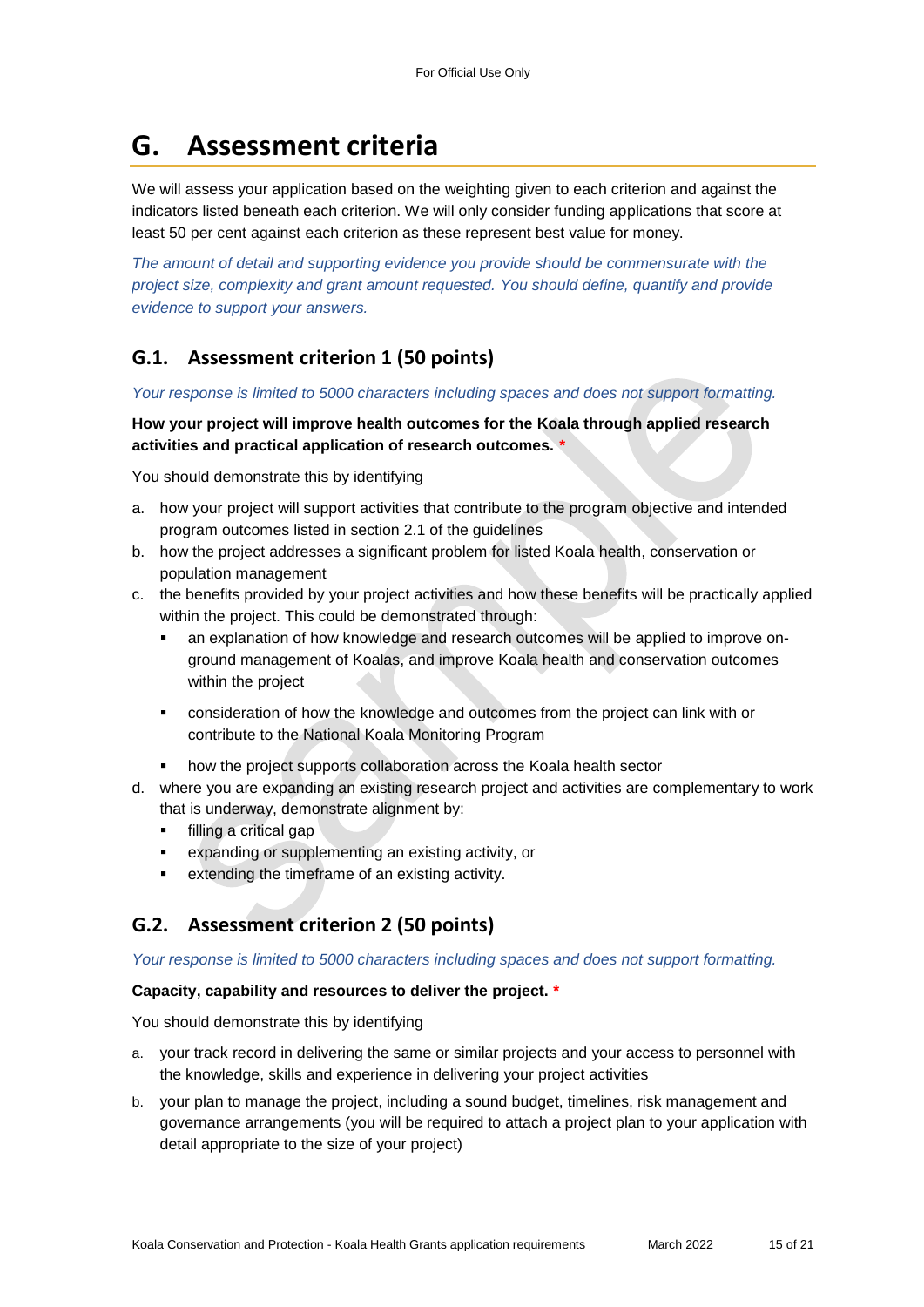- c. your readiness to commence the project with appropriate insurance, relevant approvals in place or ability to have them in place prior to commencement and allowing for restrictions arising from COVID-19
- d. how you will monitor and measure the success of your project.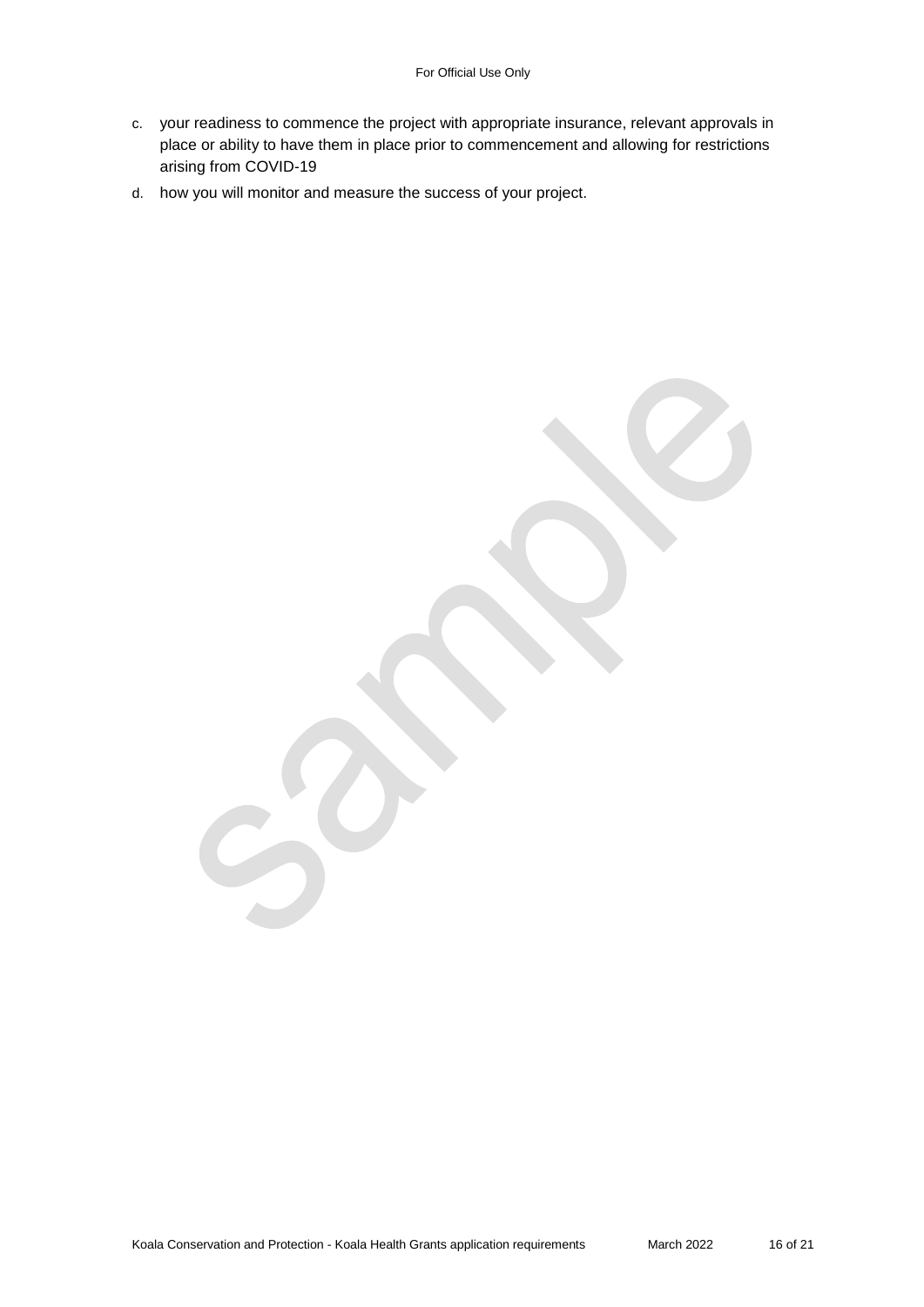## **H. Project partners**

You must provide details about your project partners (where applicable).

*For details about project partner contributions refer to the grant opportunity guidelines.*

You must provide

- Australian Business Number (ABN)
- Other registration number where applicable
- Business address
- Postal address
- Contact details
- Project partner letter of support attached. Letter to include details of partner contributions.

### **I. Bank account details**

#### **I.1. Bank account details**

If your application is successful we will need to set up a payment process to pay your grant. We need your bank account details to do this. If your application is not successful we will not process these details. *\**

*We can only pay grant funding to the applicant organisation, who if successful will be party to a grant agreement with the Commonwealth. You must provide bank account details for this organisation.*

#### **I.2. Account details**

Account name

**BSB** 

Account number

#### **I.3. Payment contact**

Given name

Family name

Email address

Phone number

# **J. Application finalisation**

You must answer the following questions and add any supporting documentation required.

### **J.1. Conflict of interest**

Do you have any perceived or existing conflicts of interest to declare? *\**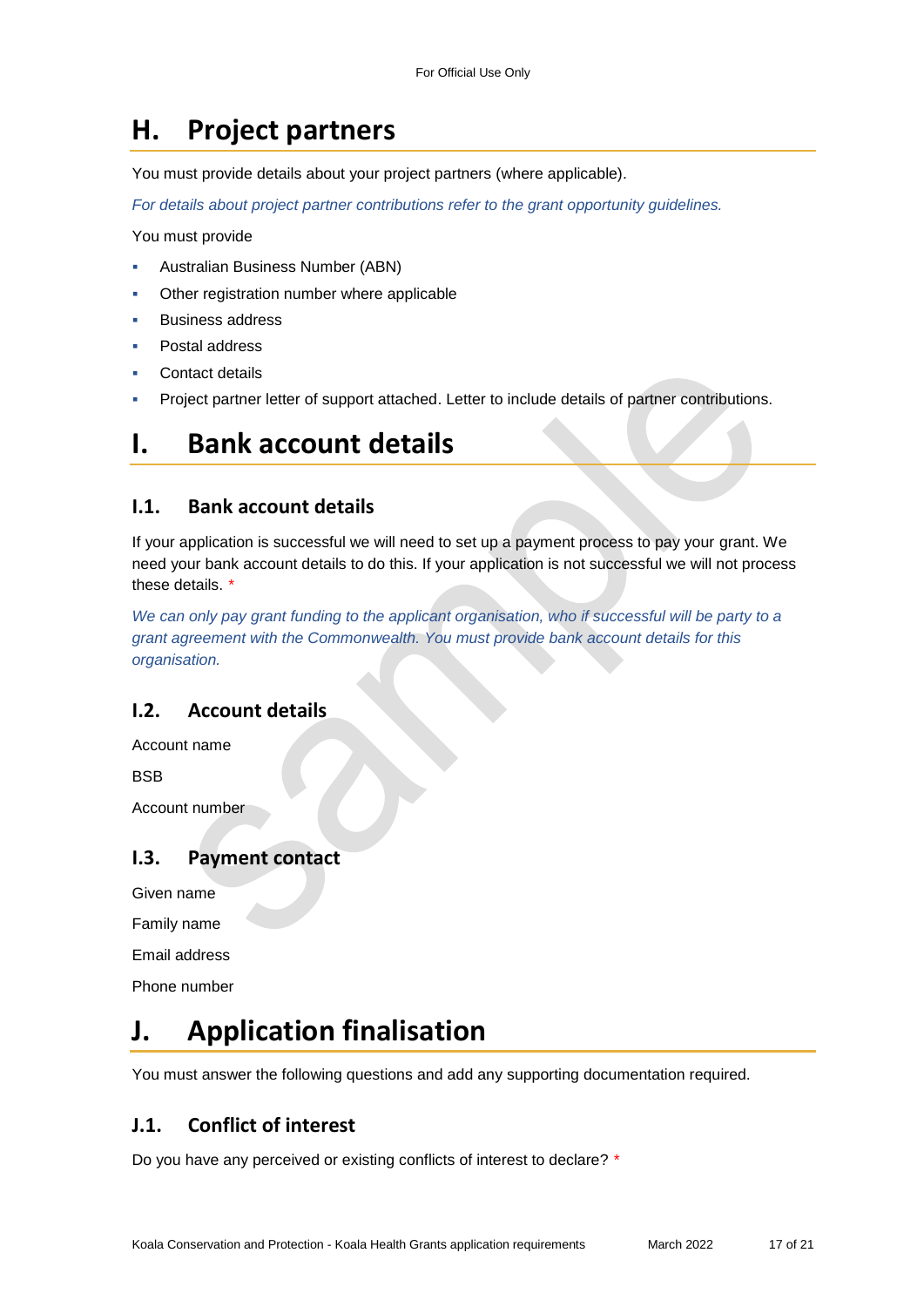*Refer to the grant opportunity guidelines for further information on your conflict of interest responsibilities.*

If yes, describe the perceived or existing conflicts of interest.

*Your response is limited to 750 characters including spaces and does not support formatting.*

If yes, describe how you anticipate managing this conflict.

*Your response is limited to 750 characters including spaces and does not support formatting.*

#### **J.2. Program feedback**

How did you hear about the grant opportunity?

*You may select from a drop-down menu.* 

#### **J.3. Additional information**

You must attach the following supporting documentation. You should only attach documents we have requested or you have referred to in your application.

*The total of all attachments cannot exceed 20 MB.* 

*Individual files must be smaller than 2.0mb, and be one of the following types:doc, docx, rtf, pdf, xls, xlsx, csv, jpg, jpeg, png, gif.*

*Filenames should only include letters or numbers and should be fewer than 40 characters.* 

Project Plan*\**

*You must attach a project plan that reflects the locations and project activities you will undertake including details of project partners, collaborations and partnerships (if there are any)* 

#### Project Budget*\**

*You must attach a detailed budget that reflects the expenditure listed in your project budget summary*

Trust Deed (if you are an incorporated trustee applying on behalf of a trust)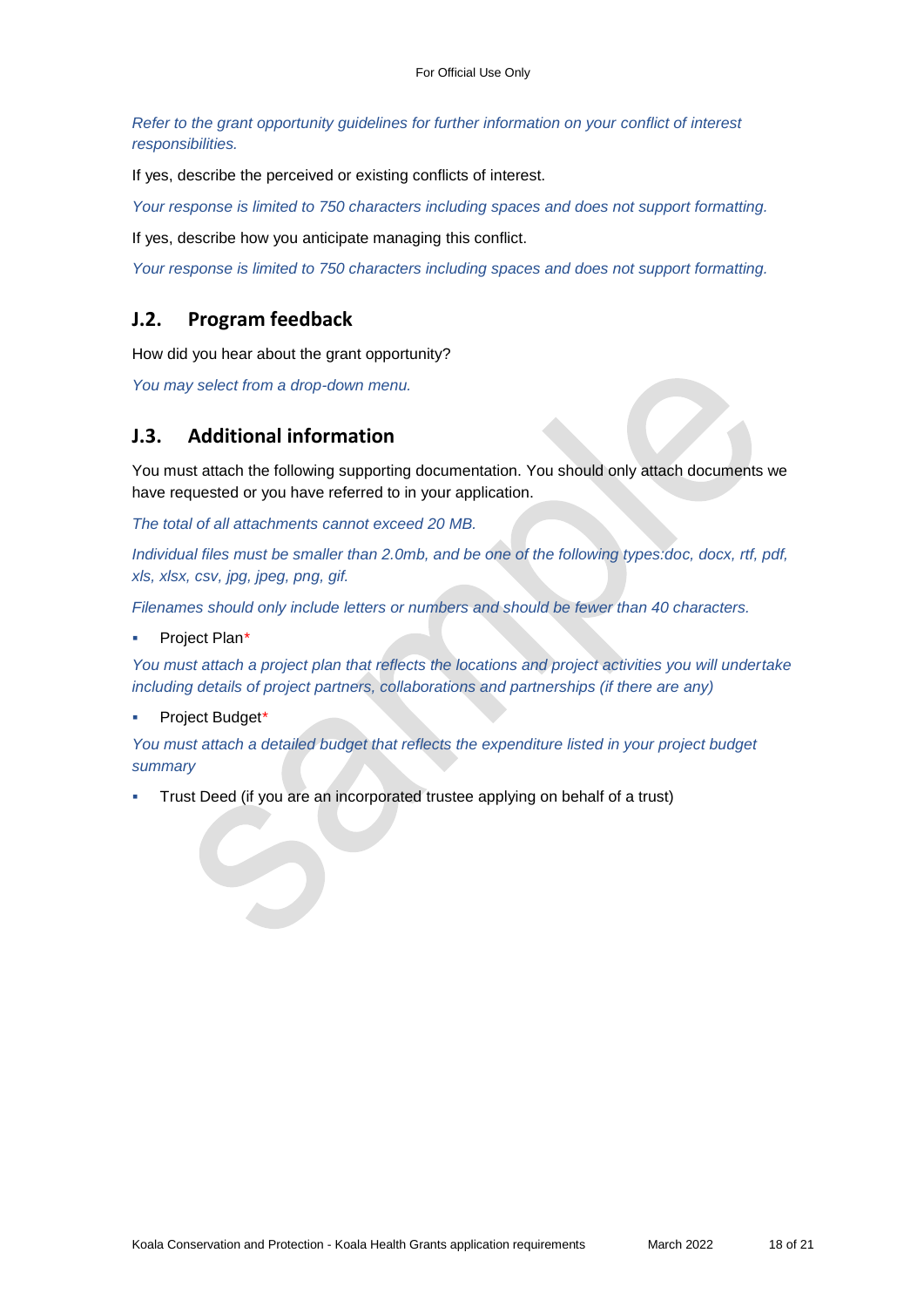### **K. Primary contact**

You must provide the details of a primary contact for your application. *\**

*The primary contact is the person authorised to act on behalf of the applicant. We consider them our primary contact point for all aspects of this application. We will send all email correspondence to this person. If these details change, you must inform us as soon as possible so automated emails can be redirected. The details include*

- Given name
- **Family name**
- Position title
- Email address
- Phone number
- Mobile number
- Primary address

Koala Conservation and Protection - Koala Health Grants application requirements March 2022 19 of 21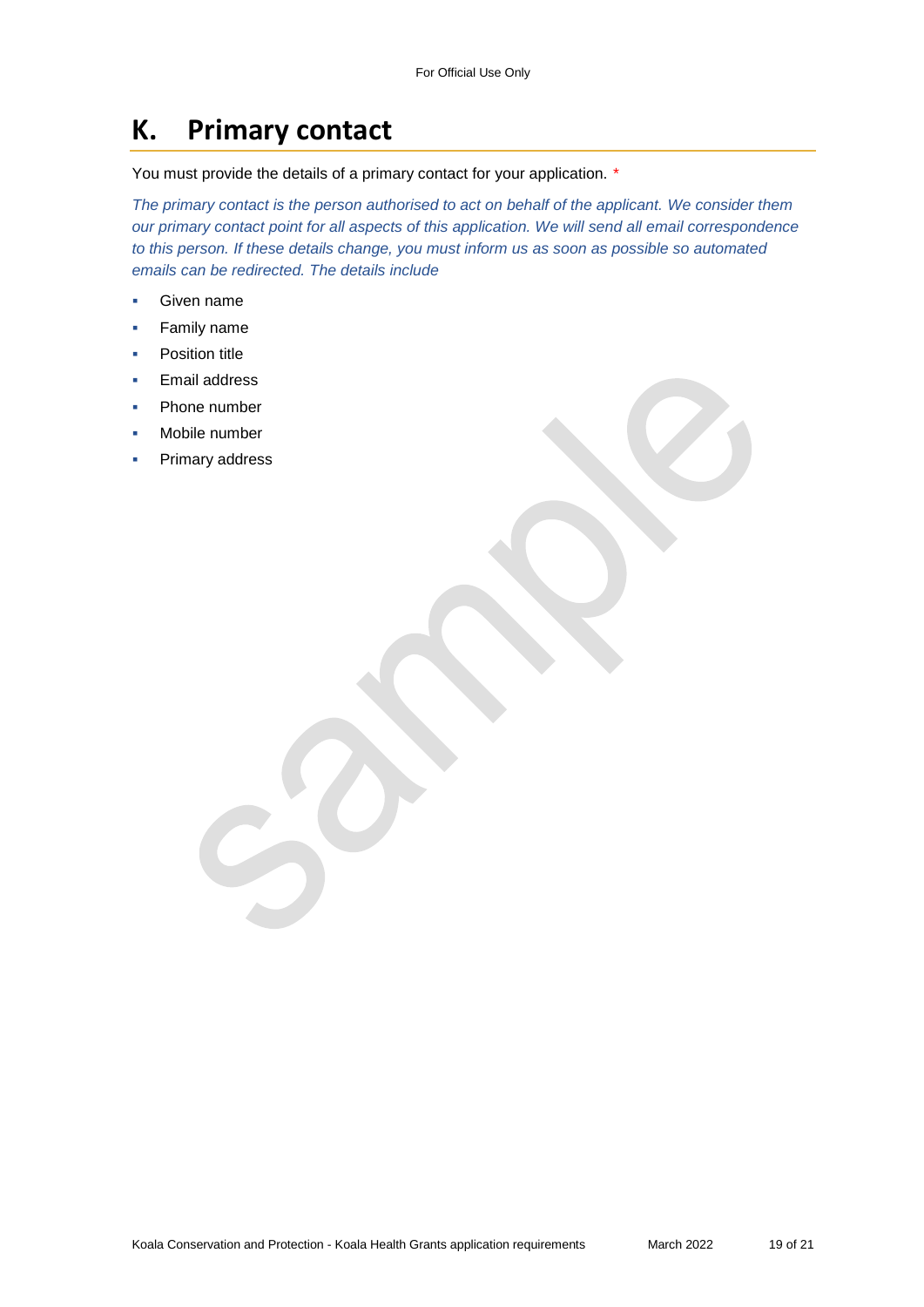## **L. Application declaration**

In order to submit your application you will be required to agree to the following declaration. *\**

#### **L.1. Privacy and confidentiality provisions**

I acknowledge that this is an Australian Government program and that the Department of Industry, Science, Energy and Resources (the department) will use the information I provide in accordance with the following:

- [Australian Government Public Data Policy Statement](https://www.pmc.gov.au/sites/default/files/publications/aust_govt_public_data_policy_statement_1.pdf)
- [Commonwealth Grants Rules and Guidelines](https://www.finance.gov.au/government/commonwealth-grants/commonwealth-grants-rules-guidelines)
- grant opportunity guidelines
- applicable Australian laws.

Accordingly, I understand that the department may share my personal information provided in this application within this department and other government agencies:

a. for purposes directly related to administering the program, including governance, research and the distribution of funds to successful applicants

b. to facilitate research, assessment, monitoring and analysis of other programs and activities unless otherwise prohibited by law.

I understand that where I am successful in obtaining a grant, the financial information that I provide for the purposes of payment will be accessible to departmental staff to enable payments to be made through the department's accounts payable software system.

I understand that information that is deemed 'confidential' in accordance with the grant opportunity guidelines may also be shared for a relevant Commonwealth purpose.

The department will publish information on individual grants in the public domain, including on the department's website, unless otherwise prohibited by law.

#### **L.2. Applicant declaration**

I declare that I have read and understood the grant opportunity guidelines, including the grant agreement, privacy, confidentiality and disclosure provisions.

I declare that the proposed project outlined in this application and any associated expenditure has been endorsed by the applicant's board/ management committee or person with authority to commit the applicant to this project.

I declare that the applicant will comply with, and require that its subcontractors and independent contractors comply with, all applicable laws.

I declare that the applicant and any project partners are not listed on the [National Redress Scheme](https://www.nationalredress.gov.au/institutions/institutions-have-not-yet-joined) list of institutions, where sexual abuse has occurred, that have not joined or signified their intent to join the Scheme.

I declare that the applicant is not named by the [Workplace Gender Equality Agency](https://www.wgea.gov.au/what-we-do/compliance-reporting/non-compliant-list) as an organisation that has not complied with the *Workplace Gender Equality Act 2012*.

I declare that the information contained in this application together with any statement provided is, to the best of my knowledge, accurate, complete and not misleading and that I understand that